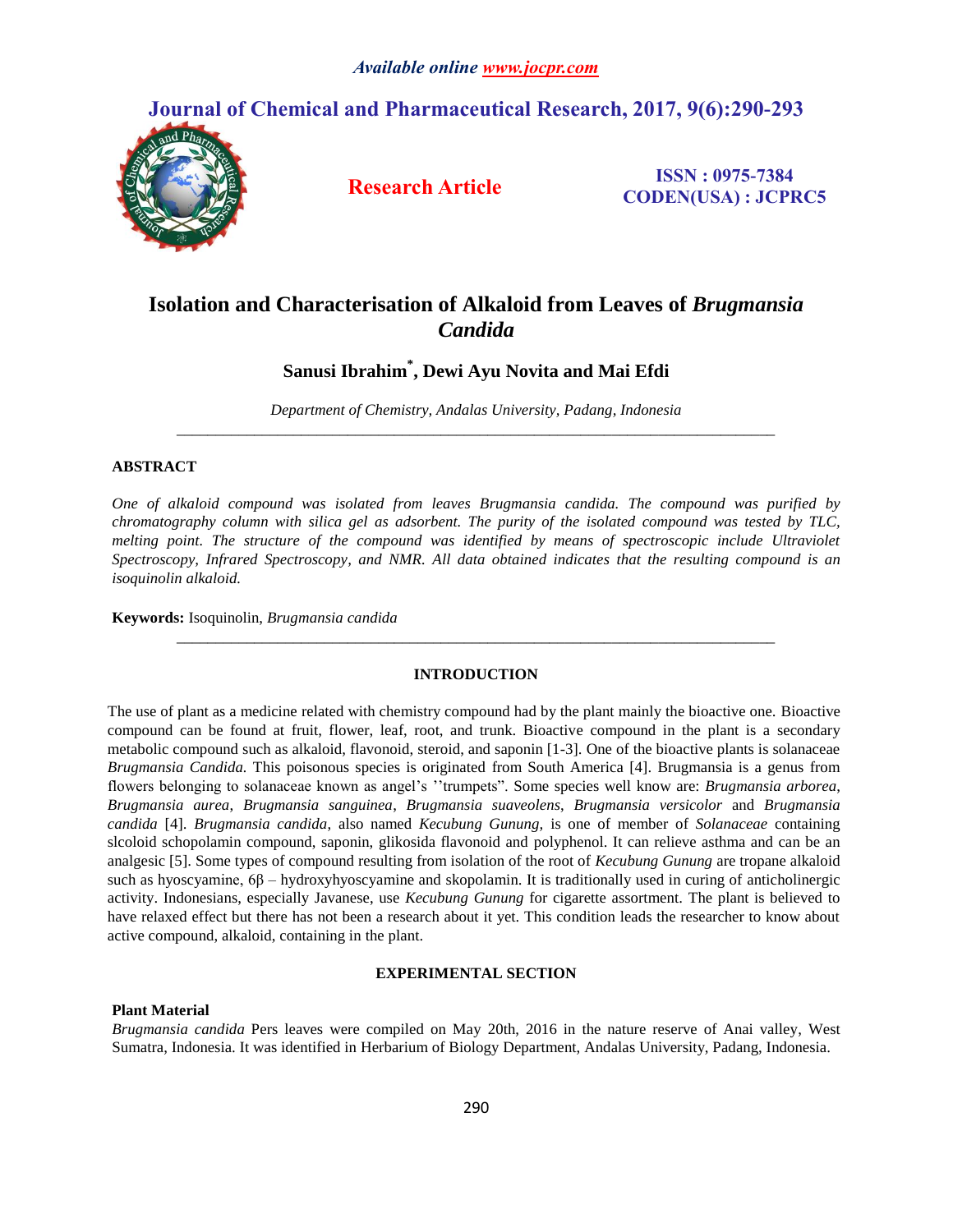#### **Chemical Material**

The chemical used in the research were Acetone, N-hexane, filter paper, ethyl acetate, methanol, dichloromethane, silica gel 60 (230-400 mesh) from Merck company. All chemicals used were in high grade, NaOH, and blue silica gel, distilled water, and sephadex LH-20.

 $\mathcal{L}_\mathcal{L} = \{ \mathcal{L}_\mathcal{L} = \{ \mathcal{L}_\mathcal{L} = \{ \mathcal{L}_\mathcal{L} = \{ \mathcal{L}_\mathcal{L} = \{ \mathcal{L}_\mathcal{L} = \{ \mathcal{L}_\mathcal{L} = \{ \mathcal{L}_\mathcal{L} = \{ \mathcal{L}_\mathcal{L} = \{ \mathcal{L}_\mathcal{L} = \{ \mathcal{L}_\mathcal{L} = \{ \mathcal{L}_\mathcal{L} = \{ \mathcal{L}_\mathcal{L} = \{ \mathcal{L}_\mathcal{L} = \{ \mathcal{L}_\mathcal{$ 

#### **Instruments**

The instruments used in the research were Rotary evaporator Heidolp WB 2000, the general glassware in organic laboratory, melting point apparatus (John Fisher), oven, and vacuum desiccator. IR spectra were recorded on JASCOFT/IR-460. Plus spectrometer column chromatography (CC) was performed on silica gel 60 N, spherical, neutral, Kanto Chemical Co. Inc. and Sephadex LH- 20LH-20 (GE Health care, Japan), UV spectra on a Spectrometer UV Secoman S 1000. Thin Layer chromatography (TLC) was performed on silica gel 60 F254 for analytical chromatography (200 micrometre layer thickness (Merck). Preparative thin layer (PTLC) was performed on silica gel 60F254 (1 mm layer Thickness, Merck). The entire chemical used in study was purchased from Merck.

#### **Extraction, Isolation, and Purification**

Leaf powder of *Brugmansia candida* Pers (3000 grams) was extracted by using maceration method with methanol. The extract was basified to pH 10 with NH4OH and then fractionated with ethyl acetate extract. The ethyl acetate extract was evaporated in vacuum to give crude (20 g) of ethyl acetate. The crude (20 g) was purified with column chromatography (350 g) on silica gel as the adsorbent (230-400 mesh). It was eluted with the increasing of polarity by using 100% n-hexane to 100% ethyl acetate. Each fraction was monitored with TLC; the same Rf was combined with yield 22 fraction (F1-F22). F22 Fraction, positively containing alkaloid but not pure, was re-purified with recolumn chromatography to obtain a pure compound. The isolated compound as yellow crystal (13 mg) was positive as alkaloid compound, gave one spot on TLC and had narrow range of melting point. Furthermore structure was determined by spectroscopy UV, spectroscopy IR, Spectroscopy NMR and mass spectroscopy.

#### **RESULTS AND DISCUSSION**

Based on the result of plant identification at Herbarium, it is known that the plant that was about to be analysed belongs to Solanaceae family and *Brugmansia candida* species (*Kecubung Gunung*). Photochemistry test on *Brugmansia candida* sample shows that the leaf contains alkaloid compound, flavonoid, phenolic, terpenoid, saponin and steroid. Result of purification with chromatographic column gives 13 mg yellow crystal, in which KLT shows single spot around Rf 0, 78 with eluent acetone and ethyl acetate (2:3) and positive result of Dragendorf reagent. This is indicated that it positively contains alkaloid. Melting point test shows that compound resulted from isolation has melting point around 213-214°C. The melting point range of this narrow compound shows pure isolated compound. UV- Vis spectrum gives maximum absorption with wavelength around 204, 267, 303, 314, and 351 nm. The data of UV–Vis spectrum of isolated compound in methanol shows that there is absorption on wavelength more than 200 nm. UV Spectrum of organic compound gotten indicates that isolated compound has double bond conjugation. Infra-red spectrum gives absorption at wavelengths 624, 670, 880, 1046, 1087, 1274, 1328, 1379, 1417, 2883, 2927, 2973 and 3317 cm<sup>-1</sup>. Their spectrum of isolated compound on the wavelength 3317 cm<sup>-1</sup> indicates the group O-H. On the wavelength of 2973 cm<sup>-1</sup>, there is a group -CH, at 1046 cm<sup>-1</sup>, a group - C - O at wavelength 670 cm<sup>-1</sup>, and a group of the substituted benzene. From the IR spectrum data, it can be seen that the isolated compound has a group C-N, C-O, and the substituted benzene. The spectrum of 13C-NMR (125MHz, CD3OD): 179.731; 166.177; 163.231; 161.791; 158.998; 158.604; 135.702; 132.428; 132.428; 122.753; 116.399; 116.399; 105.802, 104.487, 100.033, 94.888, 74.145, 72.907, 69.096, 66.888 ppm. 13C NMR measurement result shows the number of 20 C atoms contained in the isolated compound. This result shows the primary, secondary, tertiary or quaternary C atom. In the chemical shift 66.888, there is signal of secondary carbon; this is supported by the data of 13C NMR DEPT 1350, which shows such shifts downwards. Then at the chemical shift at 166.177 to 104.487, there are 12 signals of carbon which is typical for aromatic groups. While the chemical shifts of 179.731 is a signal for the ketone group. The result of DEPT 13C NMR spectrum can also show the primary, secondary, tertiary and quaternary C atoms. In 1350 DEPT 13C NMR shows that the secondary C atom forms the spectrum downward, primary and tertiary C atom pointing up; while for C quaternary no longer appear. From the results of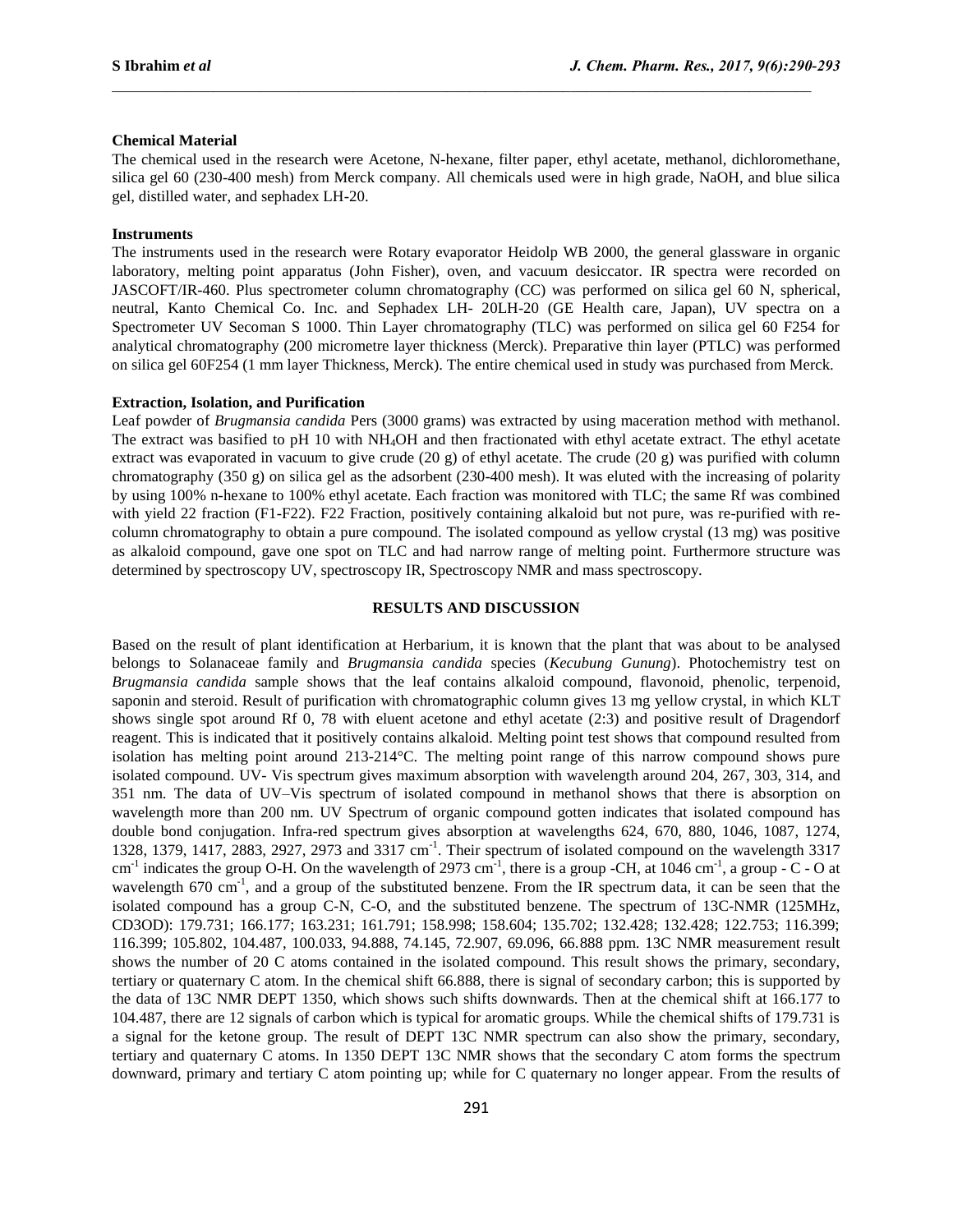13C NMR and 13C NMR DEPT 1350, it can be concluded that the isolated compound has twenty atom C with one secondary C atom, eleven tertiary C atom and nine quaternary C atom. 1H NMR data indicates the number of protons bounded to a carbon atom. Isolated compound of 1H NMR spectrum shows the number of 12 protons obtained from the integration of the proton spectrum. The spectrum shows two groups of protons, CH2 protons and CH group. 1H-NMR spectrum (500MHz, CD3OD): gives a chemical shift in the chemical shift δ 8063 (s, 1H and 1H); 6.889 (s, 1H and 1H); 6404 (s, 1H); 6203 (s, 1H); 5.148 (d, 1H); 3887 (s, 1H); 3,796 ppm (s, 1H); 3.766 (s, 1H); 3.635 (s, 1H) and 3.419 (s, 1H). This means that the isolated compound has 12 H atoms. The result of 1H NMR, it can be seen at shift, from 416 to 3.423 (1H) and from 3.770 to 3.790 (1H) is a bounded proton to CH2. While the shift from 6.875 to 6.904 and 8.049 to 8.077 is bounded proton to carbon having the same circumstances on the aromatic ring. 1H-1H COSY (Correlated Spectroscopy) shows a correlation between proton and bounded proton to carbon besides. The result shows a correlation between spectrum H1 to H2, H4 and H4a, and H2' and H3'. Data of 1H-13C Heteronuclear Multiple Quantum Coherence (HMQC) isolated compound shows correlation between carbon atom and related proton. NMR spectrum Heteronuclear Multiple Bond Connectivity (HMBC) shows the layout confirmation of proton to carbon by studying the correlation between carbon and proton besides. The result HMBC spectrum and correlation on the structure can be seen on the following structure (Scheme 1).

 $\mathcal{L}_\mathcal{L} = \{ \mathcal{L}_\mathcal{L} = \{ \mathcal{L}_\mathcal{L} = \{ \mathcal{L}_\mathcal{L} = \{ \mathcal{L}_\mathcal{L} = \{ \mathcal{L}_\mathcal{L} = \{ \mathcal{L}_\mathcal{L} = \{ \mathcal{L}_\mathcal{L} = \{ \mathcal{L}_\mathcal{L} = \{ \mathcal{L}_\mathcal{L} = \{ \mathcal{L}_\mathcal{L} = \{ \mathcal{L}_\mathcal{L} = \{ \mathcal{L}_\mathcal{L} = \{ \mathcal{L}_\mathcal{L} = \{ \mathcal{L}_\mathcal{$ 



**Scheme 1: HMBC spectrum and correlation**

The results of HMBC spectrum shows correlations between H-2 to C-1 and C-10b, H-1 to C-10b, H-4 to C-4a, H-6, C-4a, H-7 to C-6a and C-6, H-2 'with the C-1', H-3 'with C-4'. This proves that there is a correlation between carbon and proton besides. Furthermore, to support the spectroscopic analysis of the isolated compound above is done by comparison to the results of 1H NMR and 13C NMR of the known compound. Comparative Data can be shown in Table 1.

| No             | <b>Atom C Number</b> | <b>CNMR</b> |                 | Comparison |                 |
|----------------|----------------------|-------------|-----------------|------------|-----------------|
| 1              |                      | 1,00,033    | <b>CH</b>       | 137,4      | <b>CH</b>       |
| $\overline{c}$ | $\overline{c}$       | 94,888      | <b>CH</b>       | 125,2      | <b>CH</b>       |
| 3              | 3                    | 69,096      | <b>CH</b>       | 68.6       | <b>CH</b>       |
| $\overline{4}$ | 4                    | 72,907      | <b>CH</b>       | 34,7       | CH <sub>2</sub> |
| 5              | 4a                   | 74,145      | CH              | 67,7       | <b>CH</b>       |
| 6              | 6                    | 66,888      | CH <sub>2</sub> | 61,8       | CH <sub>2</sub> |
| 7              | 6a                   | 1,35,702    | C               | 127,1      | C               |
| 8              | 7                    | 1,04,487    | <b>CH</b>       | 104,5      | <b>CH</b>       |
| 9              | 8                    | 1,58,998    | C               | 147,9      | C               |
| 10             | 9                    | 1,63,231    | $\mathsf{C}$    | 148,4      | C               |
| 11             | 10                   | 1,58,604    | $\mathsf{C}$    | 108,1      | CH              |
| 12             | 10a                  | 1,66,177    | $\mathsf{C}$    | 1137,7     | C               |
| 13             | 10 <sub>b</sub>      | 1,05,802    | $\mathbf C$     | 51,7       | $\mathsf{C}$    |
| 14             | $1^{\circ}$          | 1,61,791    | $\mathbf C$     | 157,4      | $\mathsf{C}$    |
| 15             | $2^{\circ}$          | 1,32,428    | CH              | 131,0      | <b>CH</b>       |
| 16             | 3'                   | 1,16,399    | CH              | 116,7      | <b>CH</b>       |
| 17             | $4^{\circ}$          | 1,22,753    | $\mathsf{C}$    | 130,9      | $\mathsf{C}$    |
| 18             | 5'                   | 1,16,399    | CH              | 116,7      | <b>CH</b>       |
| 19             | $6^{\circ}$          | 1,32,428    | CH              | 131,0      | <b>CH</b>       |
| 20             |                      | 1,79,731    | $C = 0$         |            |                 |

**Table 1: Chemical shifts data of isolated compound and comparative compound**